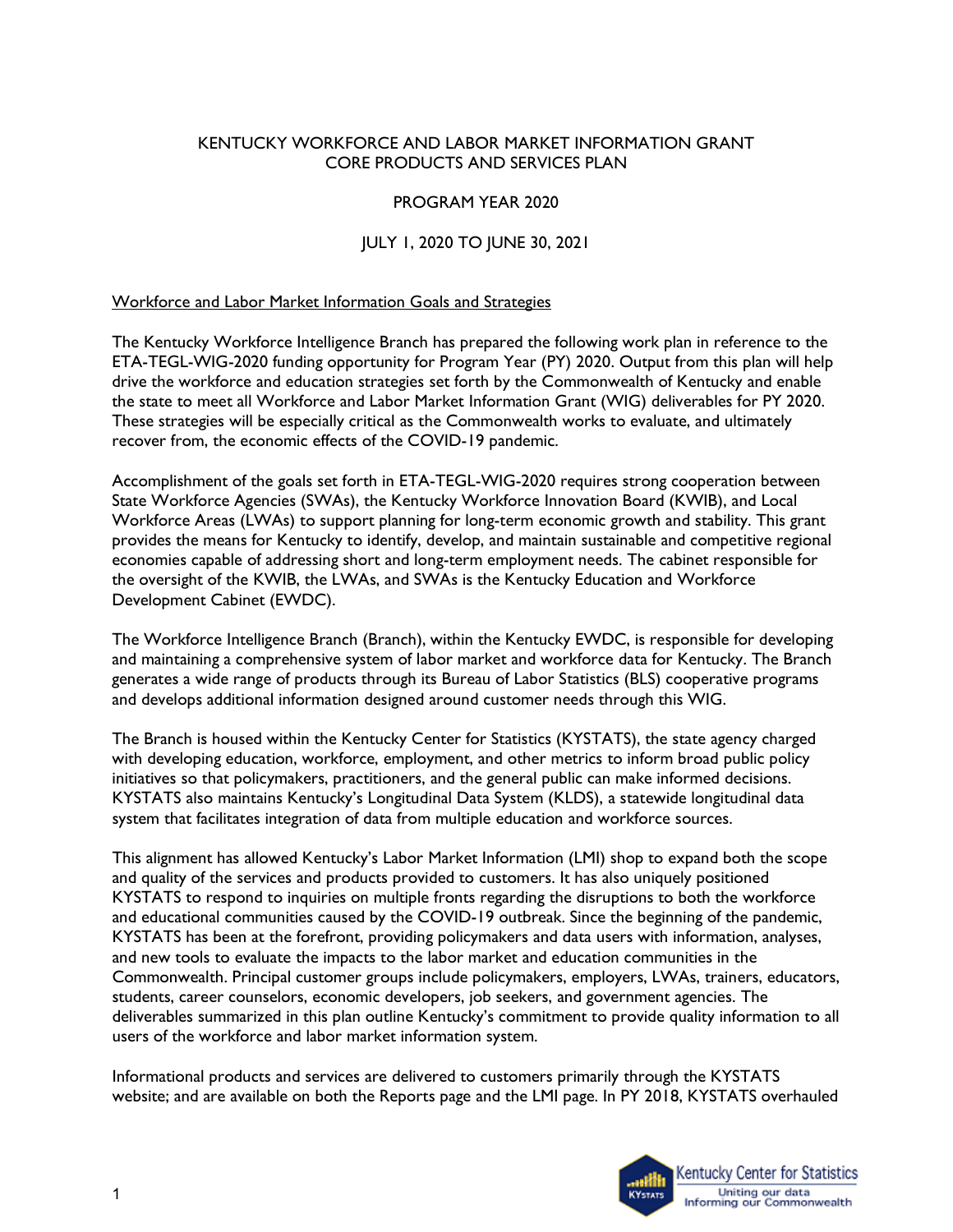much of its existing site to create an updated, dynamic, and more user-friendly interface. Kentucky met with stakeholders and data users to identify needs and to guide the development of this new site design. In PY 2019, Kentucky initiated work on a redesign of the existing LMI page to create a seamless interface for users. The LMI page redesign will be completed in PY 2020.

In addition, workforce and labor market information is distributed via printed publications, correspondence, and personal interaction. The Branch is a consistent provider of workforce information, economic analysis, and other relevant tools that empower employers, students, job seekers, workers, educators, and policymakers in decision-making and planning. As with the new website layout, Kentucky consults with various groups to elicit feedback on existing products and to determine customer needs for additional ones.

In PY 2019, Kentucky continued its communications plan with the LWAs and expanded outreach to more effectively market the LMI data and products available. This enhanced communication with the LWAs will continue in PY 2020 and drive development of new reports and products for this key user group.

Frequent communication between KYSTATS and other user groups will enable the Branch to provide the economic and education data and analysis needed by customers and policymakers. This information is vital as Kentucky works to evaluate the impact of the pandemic, plans for economic recovery, and supports the Workforce Innovation and Opportunity Act (WIOA).

This PY 2020 WIG plan depicts a workforce and labor market information system consisting of strategic partnerships that meet the ever growing and changing demands of all customer groups.

### Statement of Work Deliverables

1. Workforce Information Database (WID)

During the upcoming program year, Kentucky will continue to populate, maintain, and update all of the designated core tables in the WID with state and local data. Kentucky will work with information technology staff to streamline the process of uploading data, and train additional staff in the administration of the database.

Kentucky will continue using the Infogroup, Inc., Employer Database (EMPDB) to provide customers with employer information in PY 2020. All Infogroup Employer Database updates will be incorporated into Kentucky's WID and the data from the EMPDB table will be made available to the public via the Find Employers tool on Kentucky's LMI site.

Kentucky will also submit updated licensing data to the Analyst Resource Center (ARC) and incorporate updates into the WID as required.

Kentucky is currently maintaining WID Database Version 2.8, having implemented the update to the latest WID version in PY 2019.

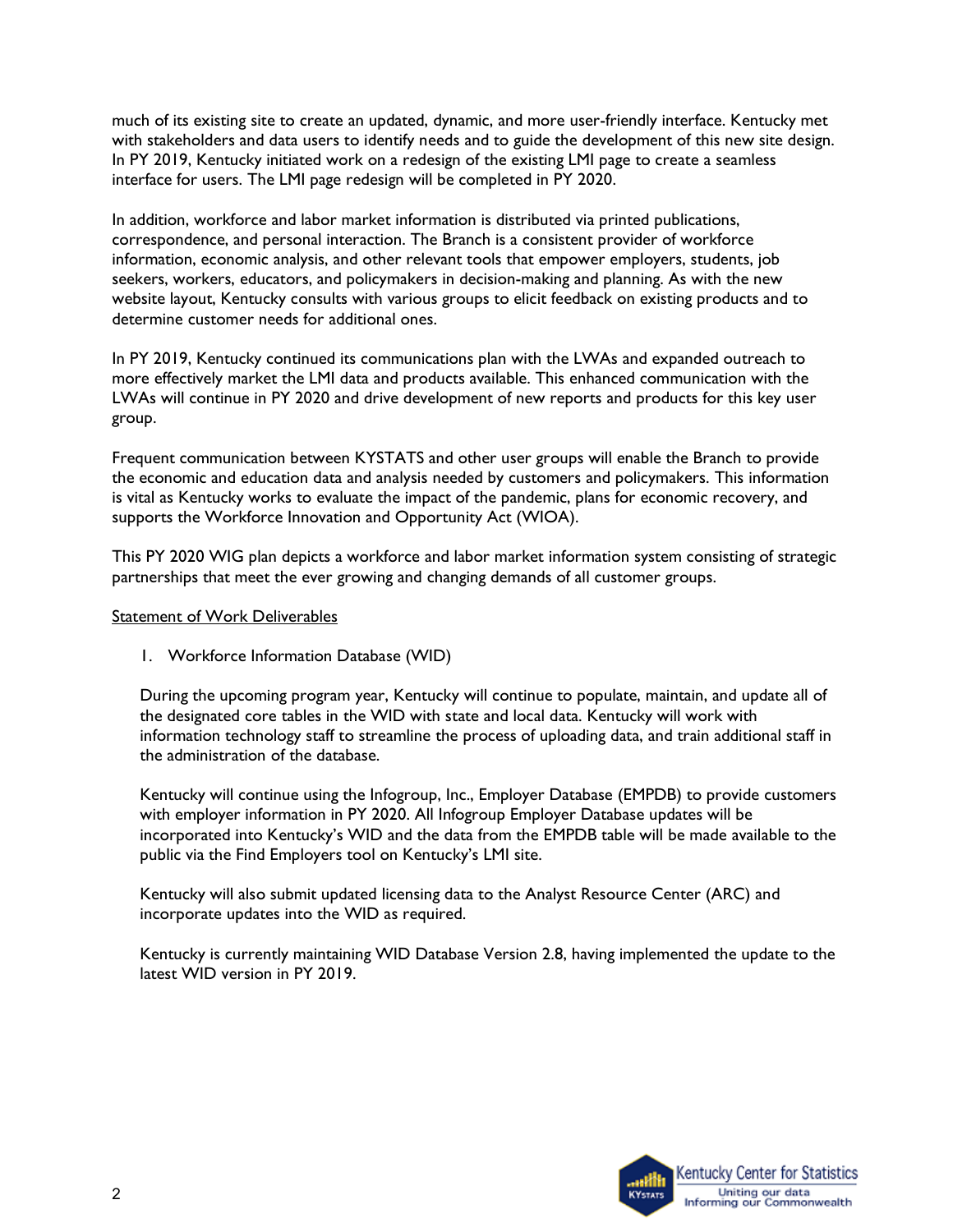The tasks to meet this objective are:

| Task                                                                                                                                                                                  | Task Focus                        | <b>Milestones</b> | <b>Principal Customers</b>                                                                                                                      |
|---------------------------------------------------------------------------------------------------------------------------------------------------------------------------------------|-----------------------------------|-------------------|-------------------------------------------------------------------------------------------------------------------------------------------------|
| Maintain the most recent version of the<br>WID (Version 2.8) and perform routine<br>updates of core tables, including current<br>cycle projections data and updated<br>licensing data | Data Update                       | Ongoing           | LWA boards, employers, educators,<br>students, career counselors, economic<br>developers, policymakers, job seekers, and<br>government agencies |
| Incorporate Infogroup EMPDB updates into Data Update<br>the WID semi-annually                                                                                                         |                                   | As available      | Same                                                                                                                                            |
| Maintain employer search module on<br>LMI webpage on KYSTATS website                                                                                                                  | Data Update                       | As available      | Same                                                                                                                                            |
| Streamline processing of data uploads<br>and revisions and expand staff training<br>on WID requirements and processes                                                                 | Capacity<br>Building/<br>Training | Ongoing           | <b>LMI Staff</b>                                                                                                                                |
| <b>Estimated Cost</b>                                                                                                                                                                 |                                   |                   | \$116,500                                                                                                                                       |

2. State and local industry and occupational employment projections

During the first month of PY 2019, Kentucky finalized its long-term occupational projections for sub-state areas for the period of 2016-2026 utilizing the BLS separations methodology that was introduced in PY 2018. Kentucky published both these sub-state projections, and the corresponding statewide projections for the same time period in a new, Tableau-based, interactive Occupational Outlook dashboard. This dynamic, online tool will be updated throughout PY 2020 as new projections cycle data becomes available.

During PY 2019, Kentucky began work on production of long-term, statewide industry and occupational projections utilizing the BLS separations methodology for the period 2018-2028. These projections will be completed in early PY 2020.

During PY 2020, Kentucky will continue to collaborate with external organizations, including state and local economic and workforce development agencies, Chambers of Commerce, and LWAs, to obtain feedback on preliminary industry projections. These partners can provide valuable insight on upcoming or planned local economic events, including business closings, expansions, and locations; which may impact, or help validate, the preliminary industry projections produced by the Branch.

In PY 2020, Kentucky will also produce sub-state, long-term occupational projections for the period 2018-2028. In addition, Kentucky will produce statewide, short-term projections to 2022, using 2020 as a base year, and submit these projections to the Projections Managing Partnership (PMP).

Current projections cycle data will be made available on the LMI webpage and incorporated into the WID. Finalized estimates will also be incorporated into various LMI tools and publications.

Kentucky will also continue to explore possible methods to produce five year projections; and will publish statewide five year projections in lieu of short-term two year projections if provided the option.

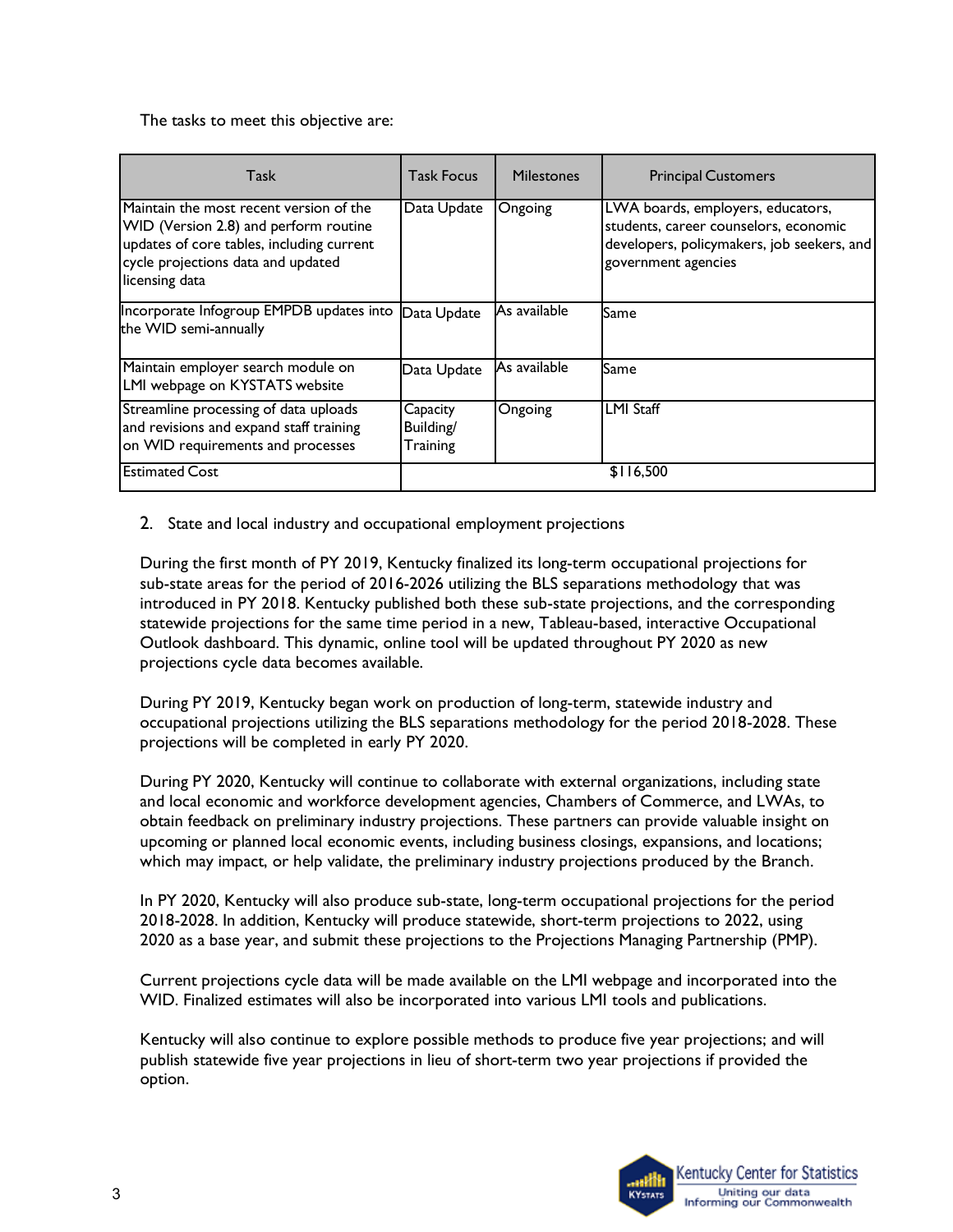The tasks to meet this objective are:

| Task                                                                                                                                                                                                                                                | <b>Task Focus</b>                        | <b>Milestones</b>                            | <b>Principal Customers</b>                                                                                                                         |
|-----------------------------------------------------------------------------------------------------------------------------------------------------------------------------------------------------------------------------------------------------|------------------------------------------|----------------------------------------------|----------------------------------------------------------------------------------------------------------------------------------------------------|
| Complete and finalize statewide, long-<br>term projections (2018-2028)                                                                                                                                                                              | Data Quality/ Data August 2020<br>Update |                                              | LWA boards, employers,<br>educators, students, career<br>counselors, economic developers,<br>policymakers, job seekers, and<br>government agencies |
| Incorporate statewide and sub-state,<br>long-term projections (2018-2028) into<br>the interactive Occupational Outlook<br>dashboard                                                                                                                 | Data Delivery                            | As new<br>projections<br>become<br>available | Same                                                                                                                                               |
| Update NAICS time-series to include<br>2019 employment data                                                                                                                                                                                         | Data Update                              | December 2020                                | Same                                                                                                                                               |
| Develop statewide, short-term<br>projections (2020-2022) using 2020 as<br>base year                                                                                                                                                                 | Data Update                              | March 2021                                   | Same                                                                                                                                               |
| Develop sub-state, long-term<br>occupational and industry projections<br>(2018-2028) using Projections Suite<br>and implementing the BLS separations<br>methodology, and submit estimates to<br>the PMP                                             | Data Update                              | <b>July 2021</b>                             | Same                                                                                                                                               |
| Collaborate with economic and workforce<br>development agencies to obtain feedback on Quality<br>preliminary industry level projection for sub-<br>state, long-term projections                                                                     | Outreach/Data                            | <b>lune 2021</b>                             | Same                                                                                                                                               |
| Populate WID with current cycle<br>projections data and publish estimates on<br>labor market information webpage                                                                                                                                    | Data Delivery                            | As new<br>projections<br>become available    | Same                                                                                                                                               |
| Continue to explore methods in Projections Product<br>Suite (and alternate models) to produce five Development<br>year projections at the state and sub-state<br>levels and will publish in lieu of short-term<br>projections if provided an option |                                          | Ongoing                                      | <b>LMI Staff</b>                                                                                                                                   |
| <b>Estimated Cost</b>                                                                                                                                                                                                                               |                                          |                                              | \$82,507                                                                                                                                           |

3. Employee development and LMI training for service delivery

Kentucky will continue providing LMI training for State Workforce Agency personnel, local workforce development area professionals and board members, and job center staff.

In PY 2019, KYSTATS held its statewide Data Use Conference, a two-day event in which a variety of workforce and educational data and information was presented. The conference provided education and training on the labor market, workforce, and education products and services available through KYSTATS to State Workforce Agency personnel, local and regional workforce development area professionals and board members, and job center staff. Other target audience groups included

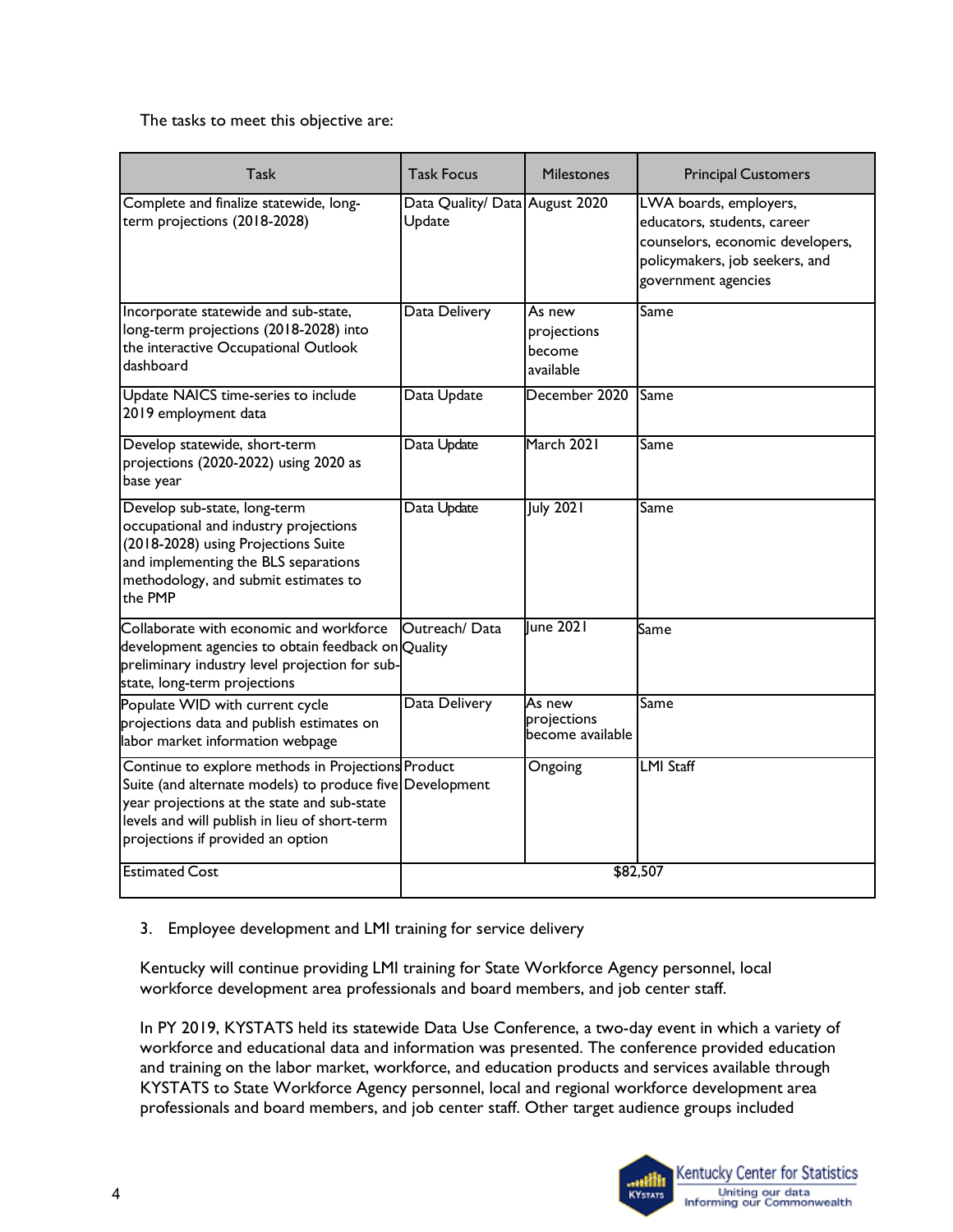education and workforce practitioners and policymakers as well as key economic development partners and stakeholders.

In addition, the Branch continued to consult with state and LWA professionals and confer with other organizations involved in policymaking regarding workforce information issues and customer needs. Later in the program year, as the COVID-19 pandemic evolved, Kentucky actively engaged in virtual meetings with these stakeholders to garner feedback and determine the need for new product development in light of the unique challenges presented by the outbreak. This customer input has been essential for Kentucky to identify the information and analysis necessary to evaluate the impacts and economic disruption caused by the pandemic, to develop new products to meet these needs, and to lay the groundwork for future recovery. In PY 2020, these regular exchanges of ideas between users and suppliers of workforce information will be a priority as Kentucky actively seeks out opportunities to provide information, as well as training, to local workforce policymakers, career center staff, employers, jobseekers, and others.

Throughout PY 2020, Kentucky will be proactive in its exchanges with LWAs and other customer groups. Rather than waiting for customer requests for information, Kentucky will continue to routinely push out new products as they become available. This "product push" will provide customers with much needed information, and also inform them of the wide range of data and analysis available from the LMI shop.

To further increase visibility, Kentucky will continue to actively market its LMI products and services. Working in collaboration with KYSTATS' communications staff, Kentucky will issue press releases, conduct presentations and workshops, and provide users with "one-pager" summaries of new LMI products and tools as they become available.

Although in-person travel is expected to be limited in PY 2020, internal staff development will remain a priority. Kentucky LMI staff will receive virtual training on analytic and data visualization software (including Tableau and ArcGIS) to enhance LMI product design and delivery, and attend web-based technical trainings offered by the BLS and the PMP. Staff will also participate in online state and national conferences, workshops, and collaboratives to share best practices and learn from other workforce, education, and labor market information professionals.

In addition, Kentucky will continue its detailed process documentation methods for existing and future staff. This documentation process, begun in PY 2018, will continue throughout PY 2020 and will be utilized in the training of new employees, as well as the cross-training of existing staff; and will ensure adherence to program methods and procedures, and continuity of service delivery to customers.

The tasks to meet this objective are:

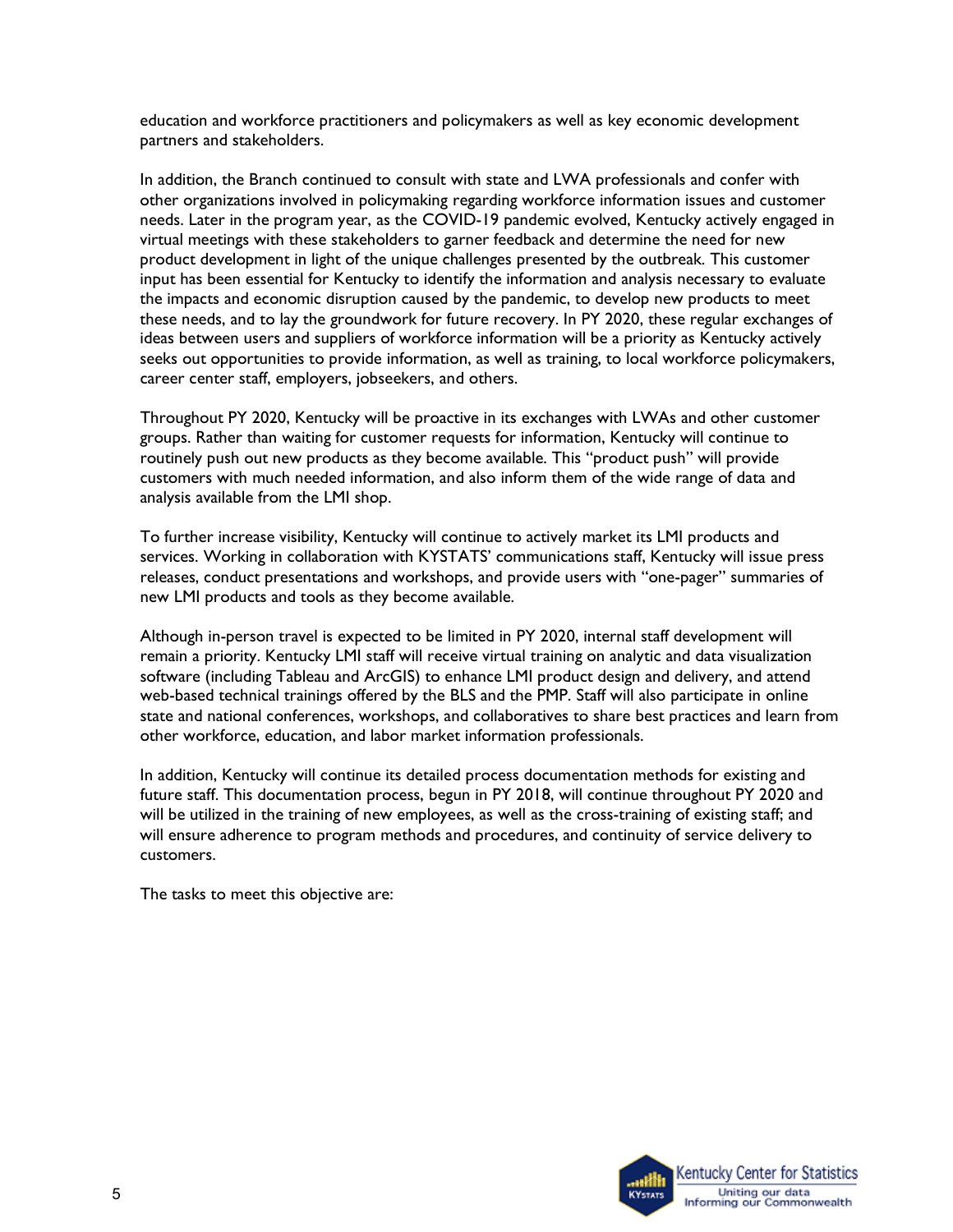| Task                                                                                                                                                                                                                                                                                                            | <b>Task Focus</b>              | <b>Milestones</b> | <b>Principal Customers</b>                                                                                                                         |
|-----------------------------------------------------------------------------------------------------------------------------------------------------------------------------------------------------------------------------------------------------------------------------------------------------------------|--------------------------------|-------------------|----------------------------------------------------------------------------------------------------------------------------------------------------|
| Provide education and training, through<br>conferences, presentations, and<br>workshops, including virtual trainings<br>and meetings, on LMI products and<br>services to state workforce agency<br>personnel, local workforce development<br>area professionals, job center staff, and<br>other key user groups | Training/Outreach              | Ongoing           | LWA boards, employers,<br>educators, students, career<br>counselors, economic developers,<br>policymakers, job seekers, and<br>government agencies |
| Continue consultation with LWAs and<br>organizations through meetings, focus<br>groups, and other methods to determine<br>customer needs, with a focus on challenges<br>presented with regard to the impact of, and<br>recovery from, the COVID-19 pandemic                                                     | Product<br>Development         | Ongoing           | Same                                                                                                                                               |
| Continue proactive marketing strategy to<br>increase visibility of LMI                                                                                                                                                                                                                                          | Marketing                      | Ongoing           | Same                                                                                                                                               |
| Maintain "product push" to provide<br>customers with new products as they<br>become available                                                                                                                                                                                                                   | Information<br>Delivery        | Ongoing           | Same                                                                                                                                               |
| Attend web-based program specific<br>technical trainings as well as analytic and<br>data visualization software trainings, and<br>participate virtually in workshops,<br>conferences, and collaboratives at the state,<br>local and national level                                                              | Capacity building/<br>Training | Ongoing           | <b>LMI Staff</b>                                                                                                                                   |
| Continue development of detailed process<br>documentation for existing and future staff<br>to maintain adherence to program<br>procedures and ensure service delivery                                                                                                                                           | Capacity building/<br>Training | Ongoing           | <b>LMI Staff</b>                                                                                                                                   |
| <b>Estimated Cost</b>                                                                                                                                                                                                                                                                                           | \$101,940                      |                   |                                                                                                                                                    |

#### 4. Annual performance report

In PY 2020, Kentucky will prepare and submit an annual performance report to ETA summarizing grant activities for the program year. This performance report will list the core deliverables and activities as specified by ETA-TEGL-WIG-2020 and will be submitted by October 1, 2021.

#### 5. Statewide annual economic analysis report

In PY 2020, Kentucky will conduct state, local, and/or regional studies and economic analyses of value to the Governor, the Kentucky General Assembly, and state and local workforce development boards to provide information and support for education and workforce development initiatives, including support for WIOA, and in response to major layoffs or disasters. Analyses will include metrics and information on COVID-19 impacts to inform policymakers and support economic and labor market recovery. Analyses will be made available in printed form and through dynamic reports accessible through the KYSTATS website.

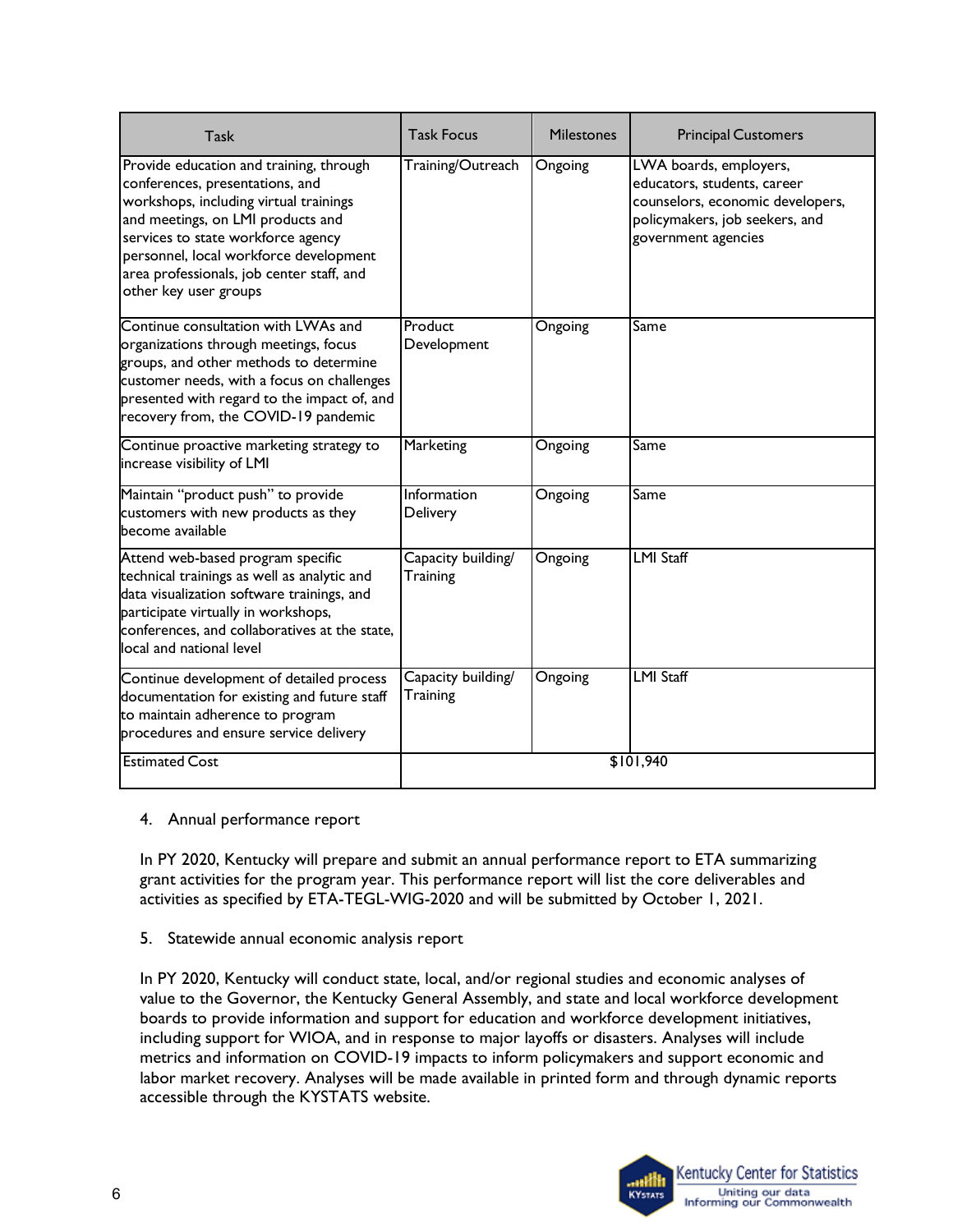One such report is the Kentucky Future Skills Report (KFSR), an interactive report that utilizes historic workforce supply, current employment outcomes, and future workforce demand to assist policymakers, practitioners, and the public in making education and workforce decisions. The KFSR is available online and will be updated and maintained throughout PY 2020.

Also in development for PY 2020, is the Workforce Overview Report for Kentucky Regions (WORKR). This dynamic, Tableau-based analysis incorporates information and data on occupations, industries, projections, labor force, wages, and UI claims as well as demographics. Analysis will be available at the statewide, Workforce Planning Region (WPR) and LWA levels. Initially conceived as a static, published quarterly report geared for each individual LWA, Kentucky worked with LWAs directly to identify the elements needed by these key stakeholders. The result is a redesigned, interactive WORKR that better meets the needs of the target audience. The online WORKR is scheduled for launch during the first half of PY 2020.

The Labor Force Update, Kentucky's monthly LMI newsletter, provides timely analysis and information on various LMI topics, including most recently, analyses of COVID-19 UI Claims data (June 2020) and employer reported impacts (July 2020). Publication of the monthly newsletter will continue throughout PY 2020.

In PY 2020, Kentucky will also publish analyses based on customer needs. The broad scope of KYSTATS' partnerships within the education and workforce community has allowed the Branch to build upon existing relationships and cultivate new ones, increasing the interaction between LMI and its key customer groups. The communication and feedback from these customer groups will be the driving force behind the economic analyses and products produced by the Branch in PY 2020.

One such product, developed in direct response to customer needs as the pandemic ramped up in Kentucky, is the Kentucky County Unemployment Report. This interactive report, utilizing unemployment claims data from the Program for Measuring Insured Unemployment Statistics System (PROMIS) allows users to view key UI initial claims indicators at the county level, including weekly initial claims, percent of overall claims by county, claims by industry, and trends by select demographic indicators. The Kentucky County Unemployment Report was published on the KYSTATS website in May 2020 and will be maintained in PY 2020.

In addition, in PY 2020, Kentucky will continue to partner with the University of Kentucky's Center for Business and Economic Research (CBER) to enhance the economic analyses provided on the state's workforce and labor market data. CBER will monitor employment trends in the state, analyze the state's Unemployment Insurance Claims data, and study Kentucky's labor force participation rates across demographic groups and geographic areas.

Finally, Kentucky will continue its participation with the U.S. Census Bureau's Longitudinal Employer-Household Dynamics (LEHD) program. A new Memorandum of Understanding between the Census, KYSTATS, and the Kentucky Office of Unemployment Insurance is in review and will be finalized in PY 2020.

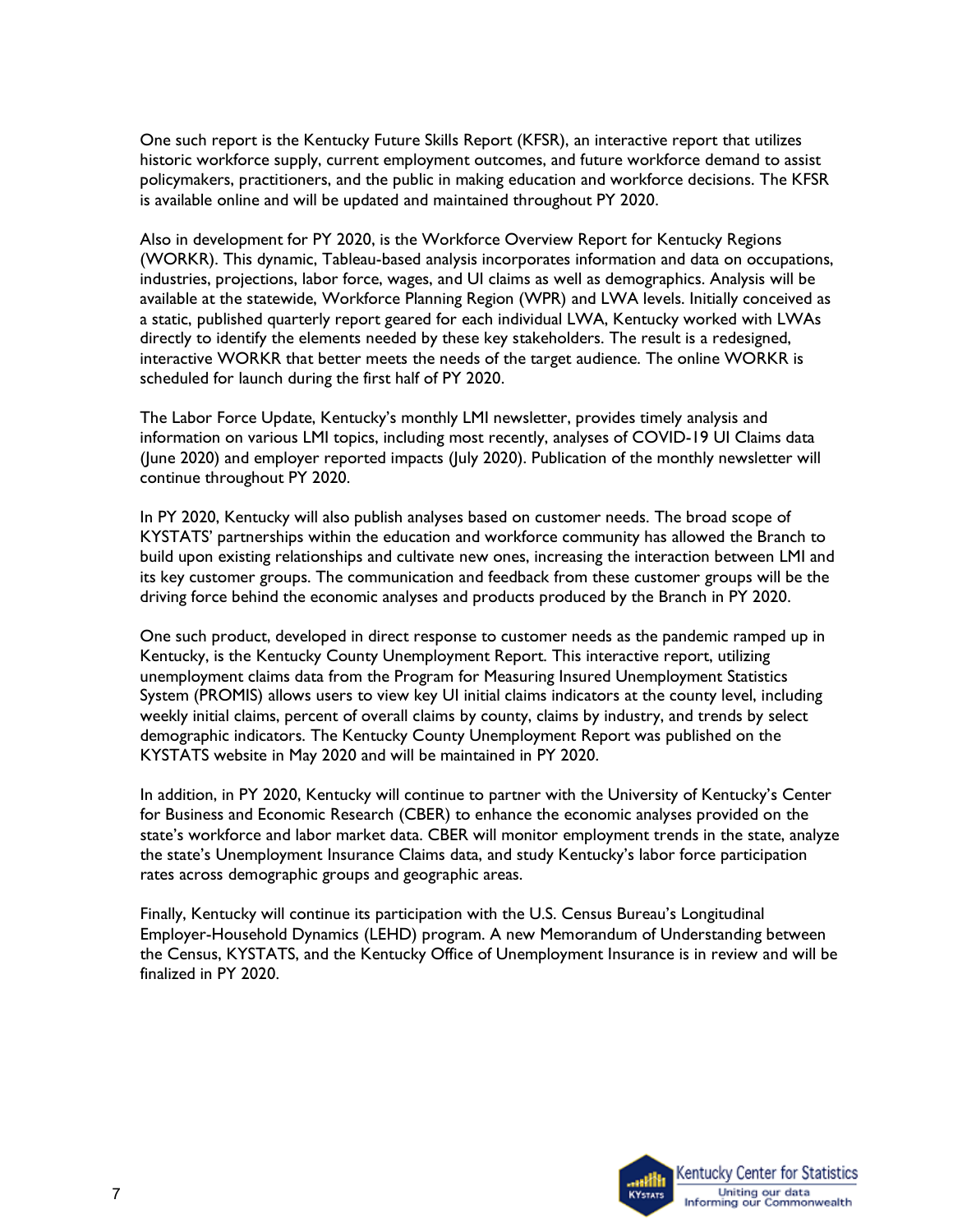The tasks to meet this objective are:

| Task                                                                                                                                                                 | <b>Task Focus</b>                   | <b>Milestones</b> | <b>Principal Customers</b>                                                                                                                      |
|----------------------------------------------------------------------------------------------------------------------------------------------------------------------|-------------------------------------|-------------------|-------------------------------------------------------------------------------------------------------------------------------------------------|
| Conduct state, local, and regional studies<br>and analyses to produce detailed economic<br>and workforce analyses, reports, and tools<br>tailored to customer needs  | Information<br>Delivery             | Ongoing           | LWA boards, employers, educators,<br>students, career counselors, economic<br>developers, policymakers, job seekers,<br>and government agencies |
| Maintain and publish the KFSR online                                                                                                                                 | Information<br>Delivery             | Ongoing           | Same                                                                                                                                            |
| Complete development and launch of the<br><b>WORKR</b> online analysis                                                                                               | Information<br><b>Delivery</b>      | December<br>2020  | Same                                                                                                                                            |
| Expand outreach and interaction with<br>LWAs, the business community,<br>economic development, and other<br>workforce agencies to identify areas<br>needing analysis | Outreach/<br>Product<br>Development | Ongoing           | Same                                                                                                                                            |
| Increase and cultivate relationships with<br>education community to identify areas<br>needing analysis                                                               | Outreach/<br>Product<br>Development | Ongoing           | Same                                                                                                                                            |
| Leverage additional data and resources<br>available through alignment with<br>KYSTATS to develop new products<br>utilizing both KYSTATS and BLS/ETA<br>data          | Product<br>Development              | Ongoing           | Same                                                                                                                                            |
| Work in collaboration with CBER to<br>develop, conduct, and publish various<br>economic analyses                                                                     | Information<br>Delivery             | Ongoing           | Same                                                                                                                                            |
| Continue cooperation and participation in<br>the US Census LEHD project                                                                                              | Data Delivery                       | Ongoing           | <b>Same</b>                                                                                                                                     |
| <b>Estimated Cost</b>                                                                                                                                                |                                     |                   | \$77,665                                                                                                                                        |

6. Other economic and workforce and labor market information reports and products

In PY 2020, Kentucky will launch the redesign of its LMI webpage to create an updated, more-user friendly interface that aligns with the redesigned KYSTATS website. Kentucky will utilize the dynamic, redesigned site to publish standard LMI products, as well as new tools and products designed around feedback received from stakeholders and data users.

Kentucky will utilize Tableau software to give customers the ability to define and generate reports based on user-selected data and geography. Users will be able to create and view customized reports and maps, download files, and produce printable reports. Static tables and maps will also be published. For researchers and others seeking to download large amounts of data, Excel tables for current and historical data sets will continue to be made available.

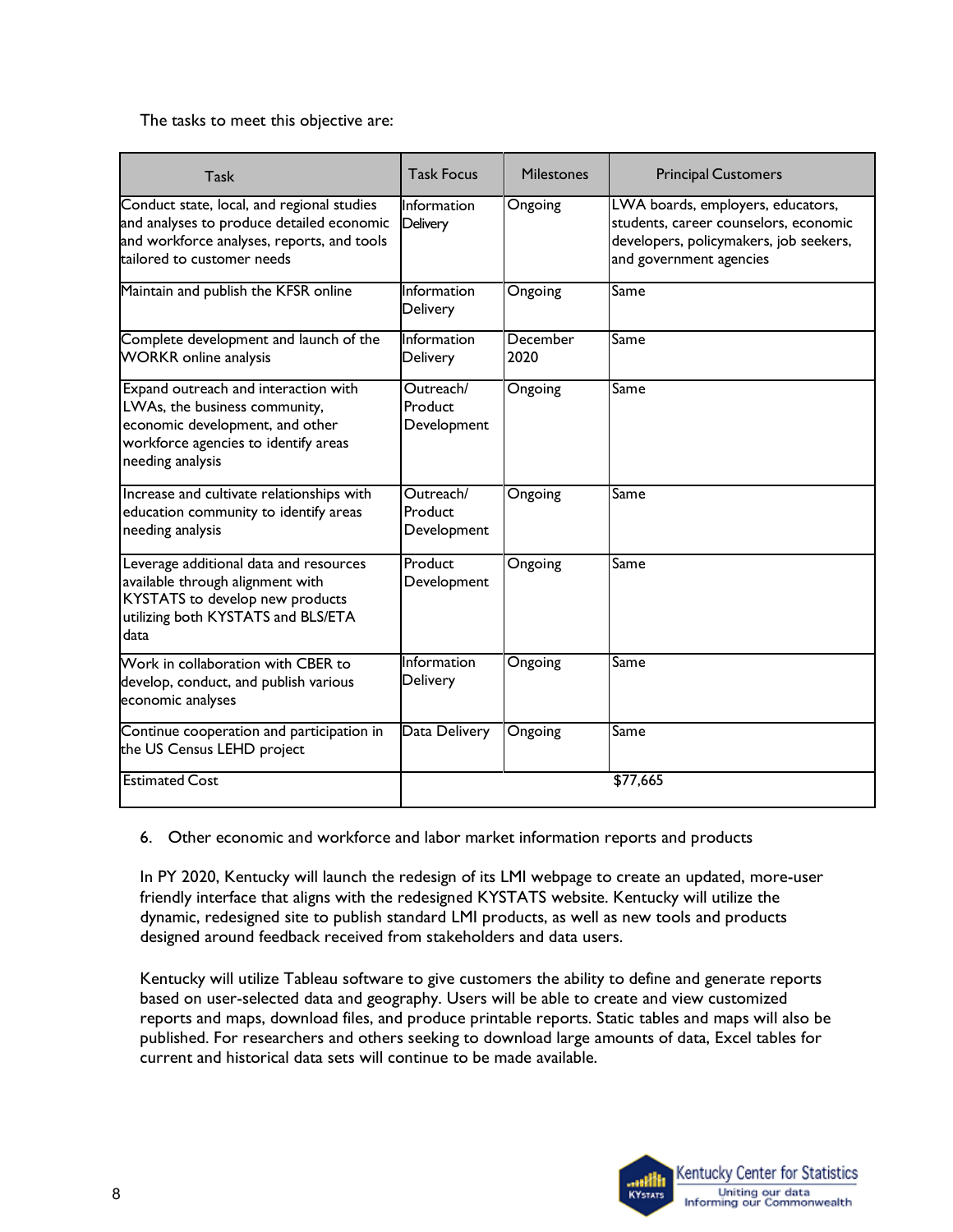Traditional LMI publications, including workforce profiles, economic analyses and reports will be enhanced and published throughout the year. Kentucky will update its revamped, dynamic state and area Occupational Outlook with data from the most recent round of available projections and occupational employment and wage data from the Occupational Employment and Wage (OES) program and KYSTATS. Likewise, the traditional Kentucky Career Profiles publication, which were replaced in PY 2019 with an interactive Career Explorer tool that incorporates occupational descriptions, skills, demand, and wage data will be maintained.

Kentucky will continue to update and improve its existing interactive reports. In PY 2019, redesign efforts began for both the Industry Profiler and for the Civilian Labor Force Estimates datasets currently on the site. While still utilizing Tableau software, the Industry Profiler is being expanded to include, not just Quarterly Census of Employment and Wage (QCEW) data, but also information from the Business Employment Dynamics (BED) program and experimental, state-level estimates from the Job Openings and Labor Turnover Survey (JOLTS). The redesigned Civilian Labor Force Estimates dataset will continue to provide users with annual and monthly BLS Civilian Labor Force Estimates for US, state, counties, and other sub-state areas, but will do so utilizing Sequel Server Reporting Services (SSRS) for the first time, enhancing functionality for those seeking the ability to extract data sets with ease. The Civilian Labor Force SSRS tool will replace the existing Excel datasets and supplement the Tableau-based, visualization tool, the Civilian Labor Force Report (CLFR). Both the redesigned Industry Profiler, and the Civilian Labor Force SSRS tool, are scheduled for launch PY 2020. Kentucky will also continue to produce the monthly LMI Newsletter, the Labor Force Update.

Throughout the program year, Kentucky will work to improve these publications and develop new ones.

The website also continues to facilitate customer contact. The Contact Us page on the KYSTATS website allows users to comment and provide feedback, and the Data Request Form allows customers to easily request data and other information. Website users can also sign up to join the KYSTATS/LMI listserv.

Site visits and page views are tracked using Google Analytics. Kentucky will use these metrics to assess which data sets, publications, and other products are most utilized by customers.

| Task                                                                                                                                  | <b>Task Focus</b>                                         | <b>Milestones</b>               | <b>Principal Customers</b>                                                                                                                         |
|---------------------------------------------------------------------------------------------------------------------------------------|-----------------------------------------------------------|---------------------------------|----------------------------------------------------------------------------------------------------------------------------------------------------|
| Maintain labor market information<br>delivery system                                                                                  | Information<br><b>Delivery</b>                            | Ongoing                         | LWA boards, employers,<br>educators, students, career<br>counselors, economic developers,<br>policymakers, job seekers, and<br>government agencies |
| Maintain dynamic, Tableau-based<br>Occupational Outlook Dashboard<br>utilizing statewide and sub-state long-<br>term projections data | Product<br>Development/<br>Information<br><b>Delivery</b> | As data<br>becomes<br>available | Same                                                                                                                                               |

The tasks to meet this objective are: